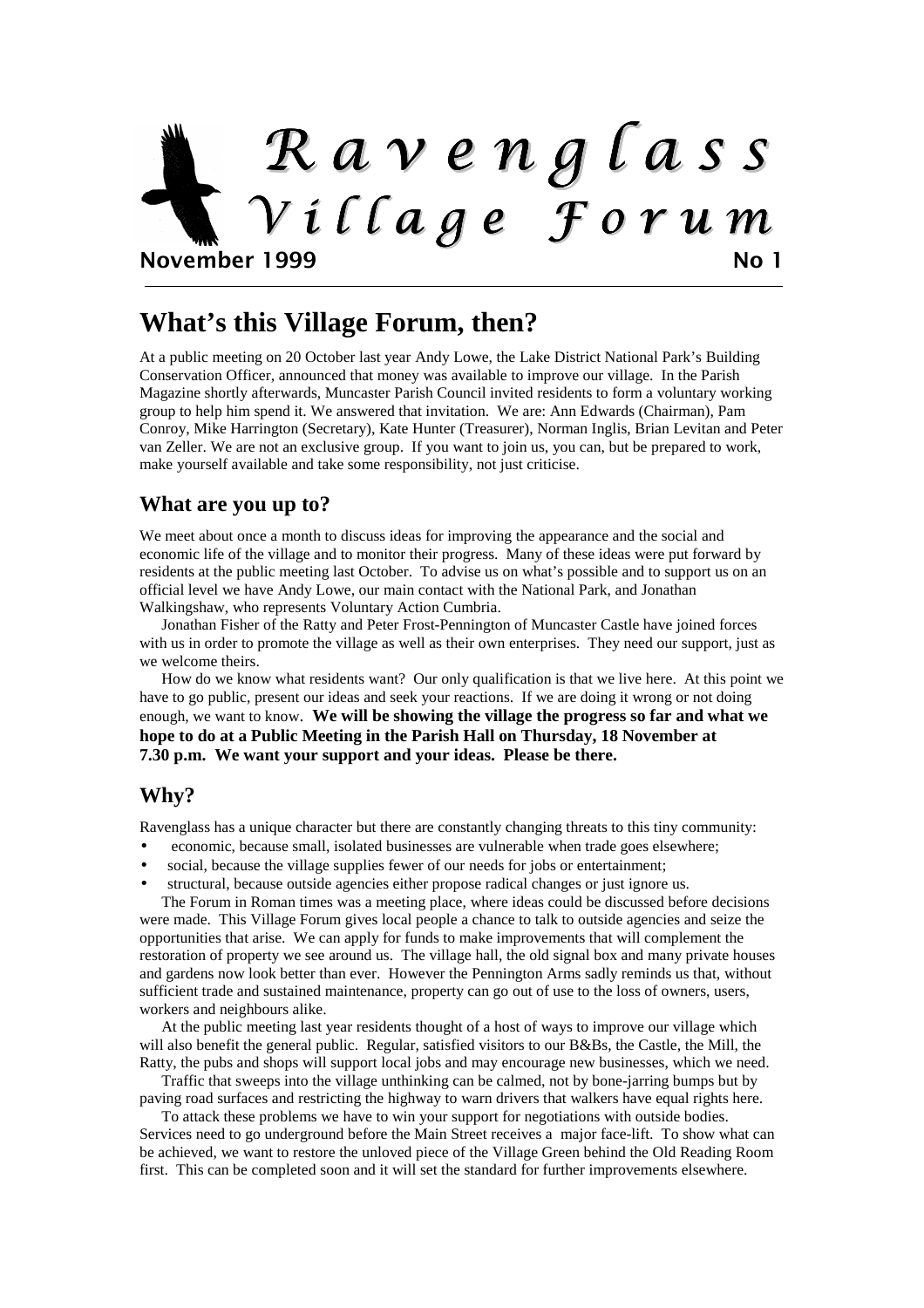## Main Street

Looking along Main Street, what do you see? An open vista bordered by an attractive mixture of houses of various periods. Its shape, wide in the middle where the Cross used to be and narrow at both ends, testifies to its layout as a market. The narrow exits at both ends presumably gave a better chance of controlling any beasts that felt like leaving early.



What else? Ugly 'maypoles' festooned with telephone wires: British Telecom agrees that it is time they came down and they will, in the next six months or so. Unsightly aboveground mains electricity cables at first-floor level between Clifton Terrace and Pennington House and a Heath Robinson contraption that supplies The Ship: Norweb is talking about burying those supplies too. A few lamp-posts that are neither use nor ornament: the Copeland and Cumbria lighting engineers agree that our lighting must be brought up to standard.

So before work starts on any grand design for Main Street, the first visible sign of change will be people digging trenches for new underground services.

What is the grand design? Nothing is settled yet, but early thoughts have concentrated on gentle traffic control. We know the problem: visitors in cars come to the Neb and are not sure where to go. Some turn into Main Street, ignoring the directions to the car park. They may try to park in front of people's houses. If they want to get to the beach ... oh dear, the tide's up, so they do 13-point turns at the top of the ramp or reverse perilously into the wider bit of the street.

Suppose instead that drivers find good signs to the car park at the Neb and a cobbled strip across the entrance to Main Street to indicate that it is not the main road. If they go down Main Street, paving between the Pennington Arms and the Post Office will slow down those in a hurry and suggest that vehicles go further on sufferance.

In Main Street itself the tarmac ends in a turning area near the site of the Old Cross. A stone plaque, flush with the road surface, marks where the Cross was. From there to the ramp the highway is paved or cobbled. So are the parking areas in front of the houses, to provide an attractive and hard-wearing surface for residents' cars to stand. The boundary between private forecourts and the highway is marked with a distinctive flush edge of natural stone. There are no kerbs or other actual obstructions, but there are strong visual hints that cars do not rule here any more.



That's the vision. It could happen, if the residents of Main Street approve. This is the first thing we need to know. If your property would be affected (for the better, we hope), please make your views known at the Public Meeting on 18 November or by letter to the Editor. The second thing we need to know is who owns which property. The Forum is trying to make a property ownership map in order to show which houses are privately owned or rented from Muncaster and which are permanently occupied or

holiday homes. This will help those who need to ask permission for work on private forecourts. We will be collecting this information at the public meeting on 18 November. *Story: Mike Harrington. Pictures © Ann Edwards.*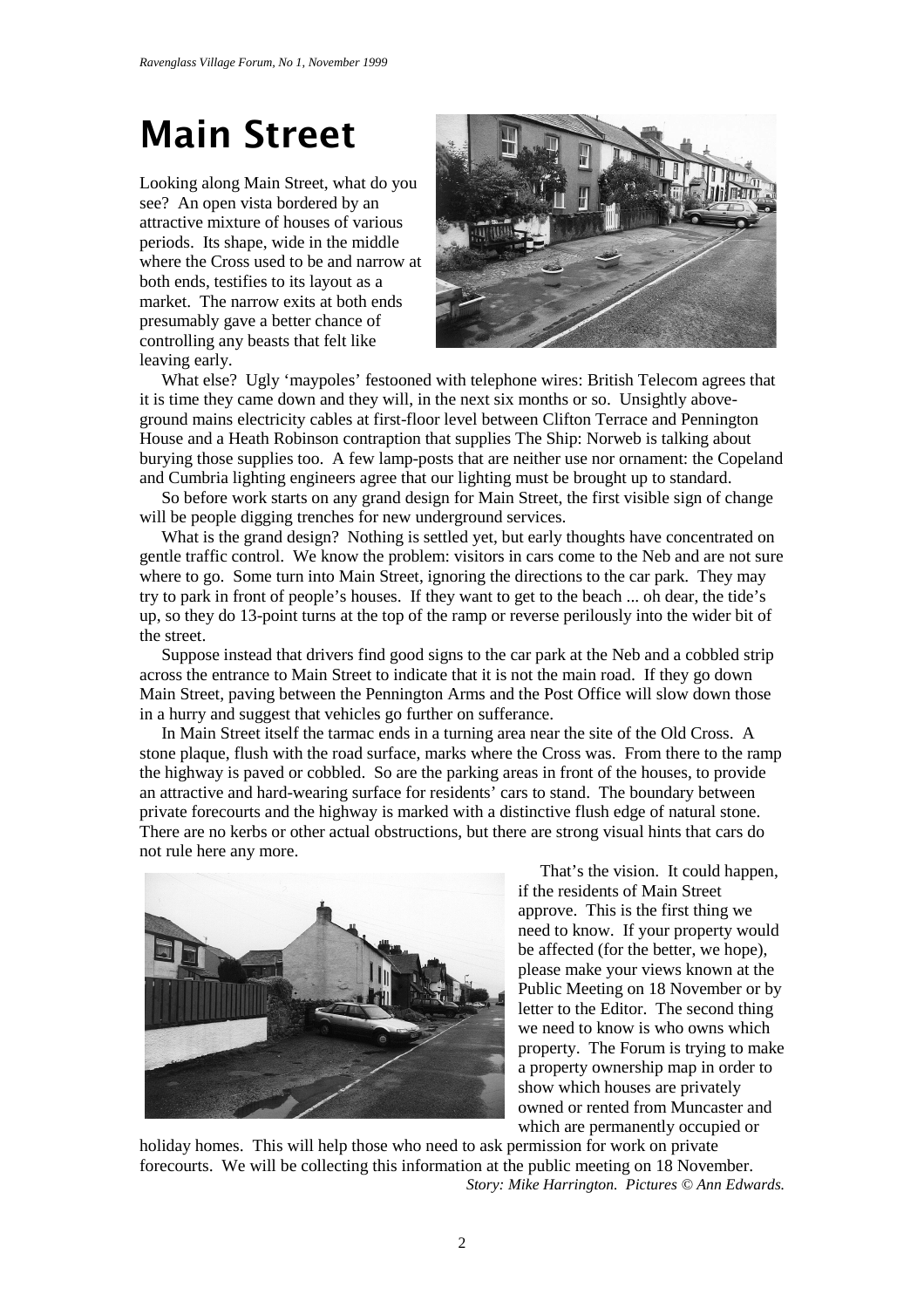### Maypoles will go

The 'maypoles' festooned with telephone wires will disappear from the Main Street in about six months, BT engineering surveyor Richard Trotter told Andy Lowe. BT has committed itself to re-laying the phone lines underground and has drawn up a schedule for obtaining wayleaves for buried cables and maintaining services during alterations. When the work is done, there will be much less visible wiring on the fronts of houses. The cost of the work will be about £15,000. The National Park offered a contribution, but BT is happy to bear the whole cost.

 Norweb is willing to lay underground supplies to replace the ancient and ugly electricity supply cables at first floor level that serve the Ship Inn and several properties on the landward side of Main Street. This work will have to tie in with the new lighting and should become a reality in 2000.

### New lights

Andy Lowe has made a survey of Ravenglass's street lighting with Mike Nicholson and Louise Riley, the lighting engineers of Cumbria County Council and Copeland BC respectively. The lamps on the 'new' estate belong to the county, those in Main Street are Copeland's and one or two are debatable. The engineers agreed that the present lighting in Main Street and elsewhere in the village is inadequate. A scheme is being designed to bring our lighting up to the required standard.

The scheme will require about twelve new lamps at a cost of  $£18.6K + VAT$ . This includes Norweb's charge, normally almost £500 a lamp, for providing a mains connection. Mr Lowe hopes that Norweb may be persuaded to reduce its charge as a contribution to the village improvement scheme. To make the budget more manageable, the re-lighting of main Street may be the first stage of a two-stage project.

The new lamp standards will have to be of a robust and attractive design that will fit in with the scale of the surroundings. It may even be possible to customise them with a design that belongs to Ravenglass and nowhere else.

### Thank you

- to the Ravenglass Charter Fair for a grant of £100 towards the Forum's expenses;
- to the Lake District National Park Authority for printing this Newsletter;
- to Muncaster Parish Council for meeting the cost of its distribution to each household in the parish.

### Designs wanted

We are looking for ideas for the design of motifs on seats, litter bins and other 'street furniture' that will be unique to Ravenglass and accentuate the village's own character.

 There are plenty of ideas to draw on: Ravenglass's connections with the sea, the Ratty, the Romans, the Vikings, medieval times or perhaps a pun on the village's name.

**Sketches from children will be especially welcome.** It will be their village in twenty years' time. What a pleasant thought that they may then be able to show their own children something in the village that they designed. Waberthwaite School is already encouraging its pupils from Ravenglass to start designing. Older children and adults, this is your invitation.

Please send sketches, clearly labelled with your name and address, to the Editor, who will keep them until they are needed and see that you get full credit if your design is chosen.

 When the money becomes available for various projects, we want to employ **local craftspeople and contractors**. If that interests you, please send your contact details and a brief list of recent work to the Editor.

### Village Green: disabled access

Muncaster Parish Council is now seeking tenders for construction of a ramp to provide disabled access to the Village Green. With a severely limited budget it could only consider concrete construction as used for the steps, which do their job but are not pretty.

 The National Park has offered to fund the difference between concrete construction and a ramp built from natural materials.